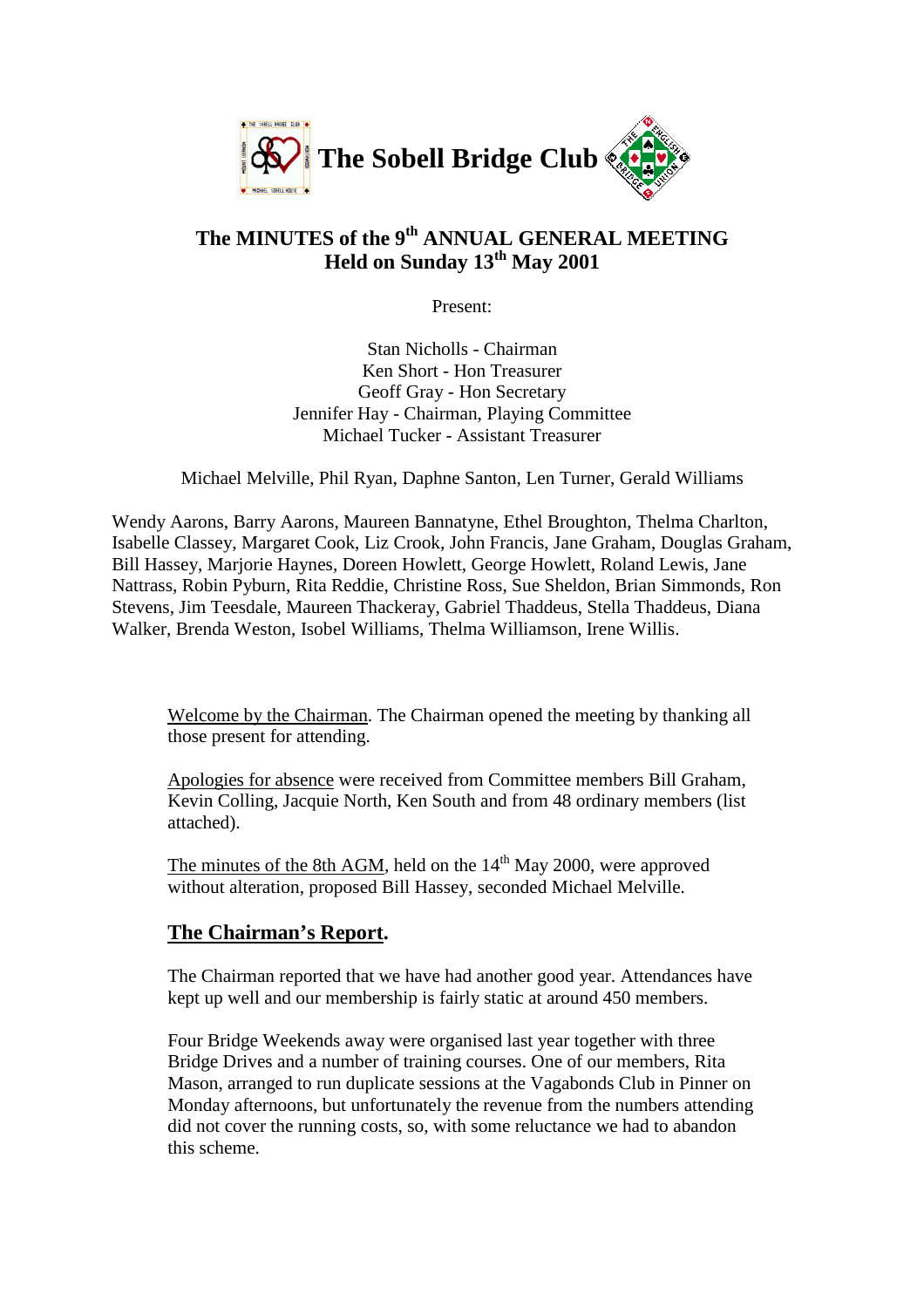Another interesting development was the setting up of the Club's own web site, thanks to the Club's Webmaster, Asaf Ersoy. He has done an extremely professional job. There is a home page giving details of the Club's meetings, together with a notice board and a map. He also publishes the results of all our duplicate sessions.

The Chairman commented that we still have problems with our accommodation. Operating from two separate sites sometimes causes its own problems, as no doubt everyone is aware, the space available to us in the Annexe gets steadily smaller. The O.B. Hall, though spacious, was very cold last winter, when on a number of occasions there was no heating, and there were other times when it has been left in a very untidy condition. For these reasons, we are still looking for more suitable premises. The report by the Building Sub-Committee Chairman will go into more detail.

The Chairman concluded by thanking very sincerely those 50 or so members who regularly help to run the Club so efficiently, not forgetting Daphne Santon and her helpers who run the Friday afternoon sessions in Rickmansworth. The Chairman appealed to the other 400 odd members to consider lending an occasional hand and so spread the load more evenly.

# **The Hon Secretary's Report.**

The Secretary reported that we now had 483 members, 11 more than at the AGM last year, so the Club is still gradually growing.

The Secretary said that Joan Prior was standing down as Partnership Coordinator, after doing the job for four years. Ruby Stiles is taking over, and the Secretary thanked both Joan and Ruby for doing this job.

In his newsletter last winter, the Secretary had bemoaned the lack of volunteers for various tasks in the Club. There was some positive response, we now have extra scorers, and offers of help with the newsletter, but on a personal note, the Secretary would really like to see more offers for Tournament Directors. At the moment the Secretary is TD for Friday evenings, back-up TD for Mondays, and second back-up for Thursdays. The job is not difficult, and the Club would organise training for anyone interested.

Finally, the Secretary commented on the web site. He congratulated Asaf Ersoy on doing a splendid job in setting the site up and on being so prompt in posting the duplicate scores as they become available. The Secretary said that everyone who had spoken to him had been most complimentary about the site.

### **The Hon Treasurer's Report.**

The Treasurer presented a review of the annual accounts using pie charts to show income and expenses compared to the previous year, and the overhead projector to display the accounts.

The total income was down £2000 against last year. Our 'core business', the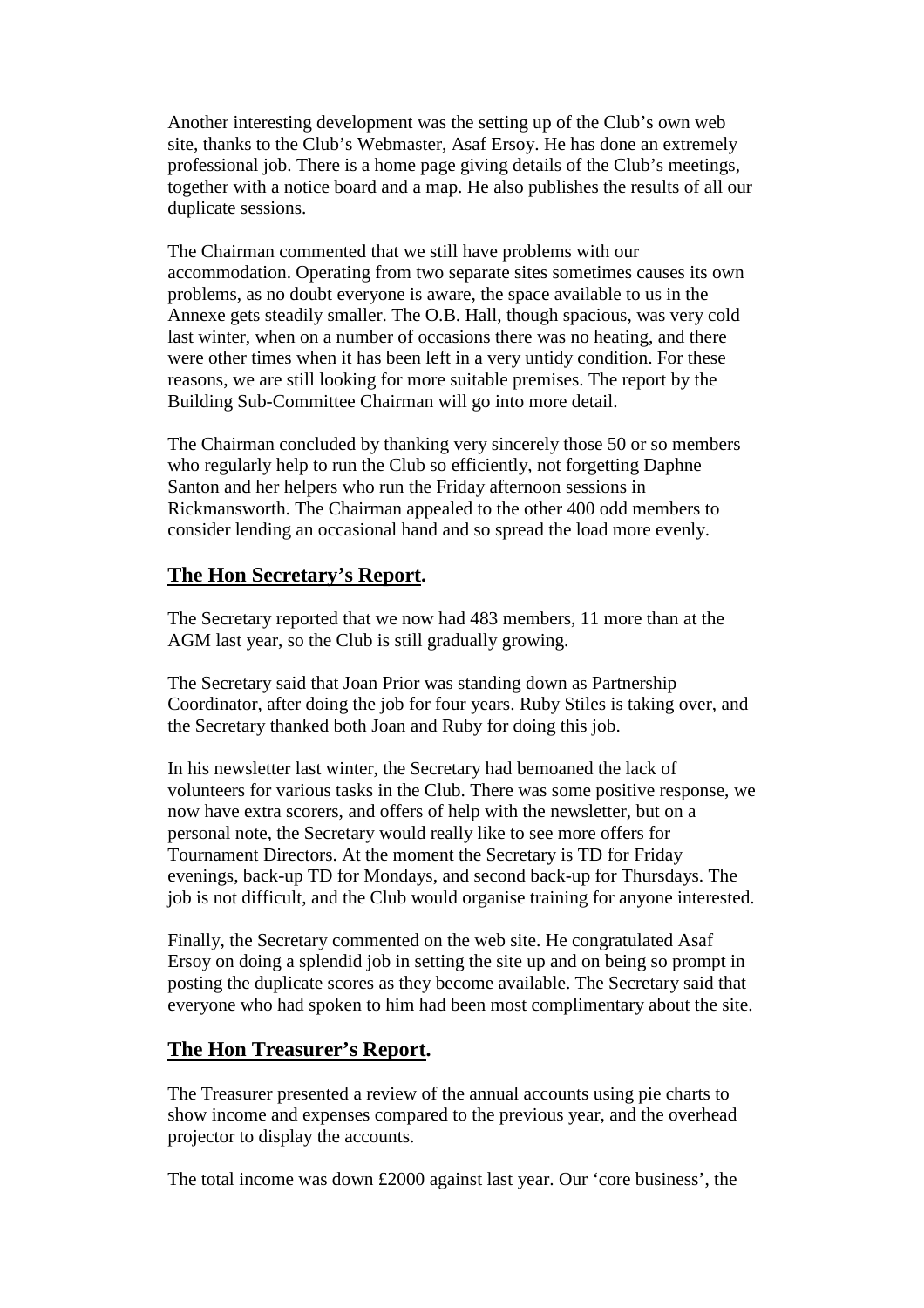playing sessions, were up, providing 70% of our income as opposed to 60% last year. The weekends away were up against last year, but tuition fees were down, as a result of poorer attendance at the courses. Fees and dues were down on the previous year, but the biggest drop came in the Bridge Drives. We only ran 3 drives rather than 4, and attendance was generally down. As a result, the income from the Drives was down £1500.

Expenses were up at £7,400 this year compared to £6,700 last year. The expenses are over 20% of gross income. The rental of the Olwen Bettesworth hall takes a large proportion of this, and the Monday afternoon sessions made a loss. Cash in bank at start of year was £4,700 and is now £15,000, so we need to pay money to the Friends. We paid £20,000 to the Friends this year. On the accounts, we have now depreciated the wooden tables to no value, and it was agreed at the last committee meeting that we depreciate the metal tables at 20% pa.

As Auditor, Brian Simmonds has signed the accounts as correct.

John Francis commented that there was a danger in holding funds in the bank, that we may become liable to tax. The Treasurer said that was why we wanted to transfer the money in the bank to the Friends as quickly as possible.

The Treasurer thanked all the collectors at the various sessions, Shirley Tucker, Michael Tucker, Ruby Stiles and Joan Knaggs, and also thanked Michael Tucker as his deputy on the Committee.

The Chairman expressed his thanks to Ken Short for his work as Treasurer and Brian Simmonds as Auditor.

### **Motion to Approve the Accounts.**

The accounts were approved, proposed Daphne Santon, Michael Melville seconded.

#### **Report by the Chairman of the Playing Subcommittee.**

The Playing Secretary reported on the bridge activities of the Club: -

Due to the hard work and efforts of our Competitions Secretary, Michael Melville, we ran 4 simultaneous competitions this year.

Last September we had an EBU competition on a Monday and a Tuesday evening. Our best result of the year was in the first of these on the Monday, Philip Vernon and Carolyn Woolf came  $2<sup>nd</sup>$  out of 1,599 pairs with 72%. On the Tuesday, Lynne Mathys and Alison Montague came  $18<sup>th</sup>$  out of 3,147 pairs with 67.28%.

In February this year we entered the Hertfordshire Simultaneous Pairs, on a Monday, when Kevin Colling and John Wood came  $6<sup>th</sup>$  out of 209 pairs with 64.13%.

We also had another EBU competition earlier this month, but have not yet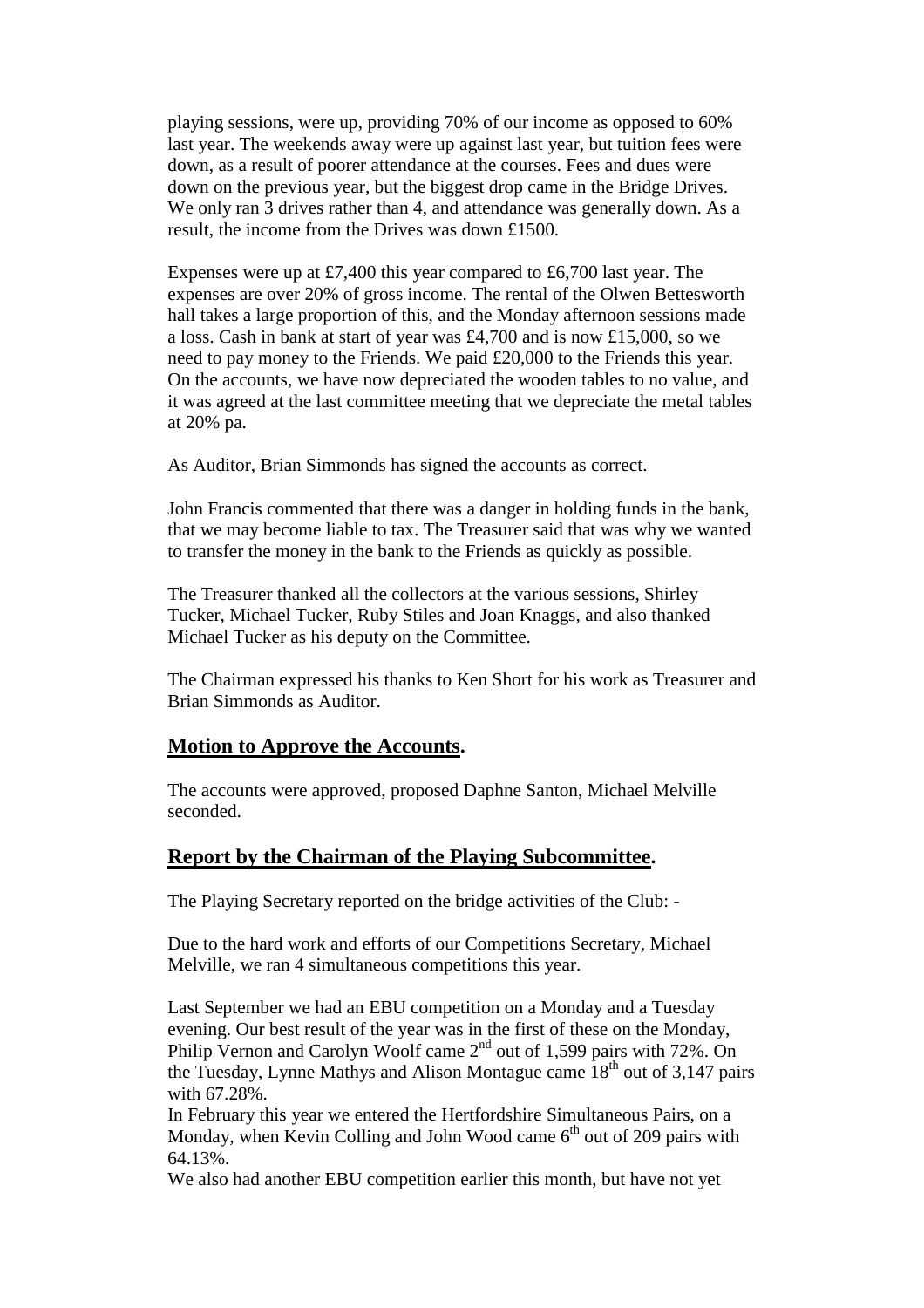received the national results.

Apart from the organising and running of these events there is the job of dealing all the cards beforehand to pre-set curtain cards so that all competitors are playing the same hands. Michael has had a lot of trouble finding volunteers to do this and has even resorted to getting his neighbours to do it, who are not members of the club. As we have over 400 club members, at 4 competitions a year, then we each only have to do it once every 100 years. The Playing secretary asked for volunteers to make themselves known to Michael or herself, otherwise we will have to stop running the competitions.

We also had a Teams of Four competition at the Uxbridge Bridge Club. We had 4 teams each, and it was played as a friendly. In fact it was so friendly that no one seems to have scored it, so we don't know the result. We are hoping to return the invitation and invite Uxbridge to play us here.

Sobell had 3 teams competing this year in the Hertfordshire West Region League. Two of those teams had been promoted at the end of last season from Division 3 to Division 2. Although at this time of year we don't have the official results, it seems very likely that one of these teams with Sobell members Doug Edmonds and Robin Pyburn will be promoted again to Division 1, so we wish them well for next season.

The club now has its own web site, kindly set up and managed for us by Asaf Ersoy. Information about the club and the results of each session are posted on it. The Playing Secretary said she would pass on the site address to anyone who required it. Her thanks went to Asaf for his efforts.

The Playing Secretary thanked all the helpers at the bridge sessions who work very hard to make the evenings enjoyable for all, and finally thanked the players on Tuesday evenings for putting up with some very cramped conditions at times.

### **Report by the Chairman of the Social Subcommittee.**

In the absence of the Social Secretary, the Chairman reviewed the year on her behalf.

We held only three drives last year as opposed to the usual four, due to lack of support from the Club. This year we may only be able to hold two drives.

Ruby Stiles has decided to stand down as Social Secretary, so we are looking for a volunteer to take her place. The job is mainly one of co-ordination and organisation. Brian Simmonds does an excellent job as Director of the evening, and we have people who look after the bar and raffle stands.

# **Report by the Chairman of the Building Subcommittee.**

The Building Secretary had prepared a report in advance and this was read to the meeting by Michael Tucker: -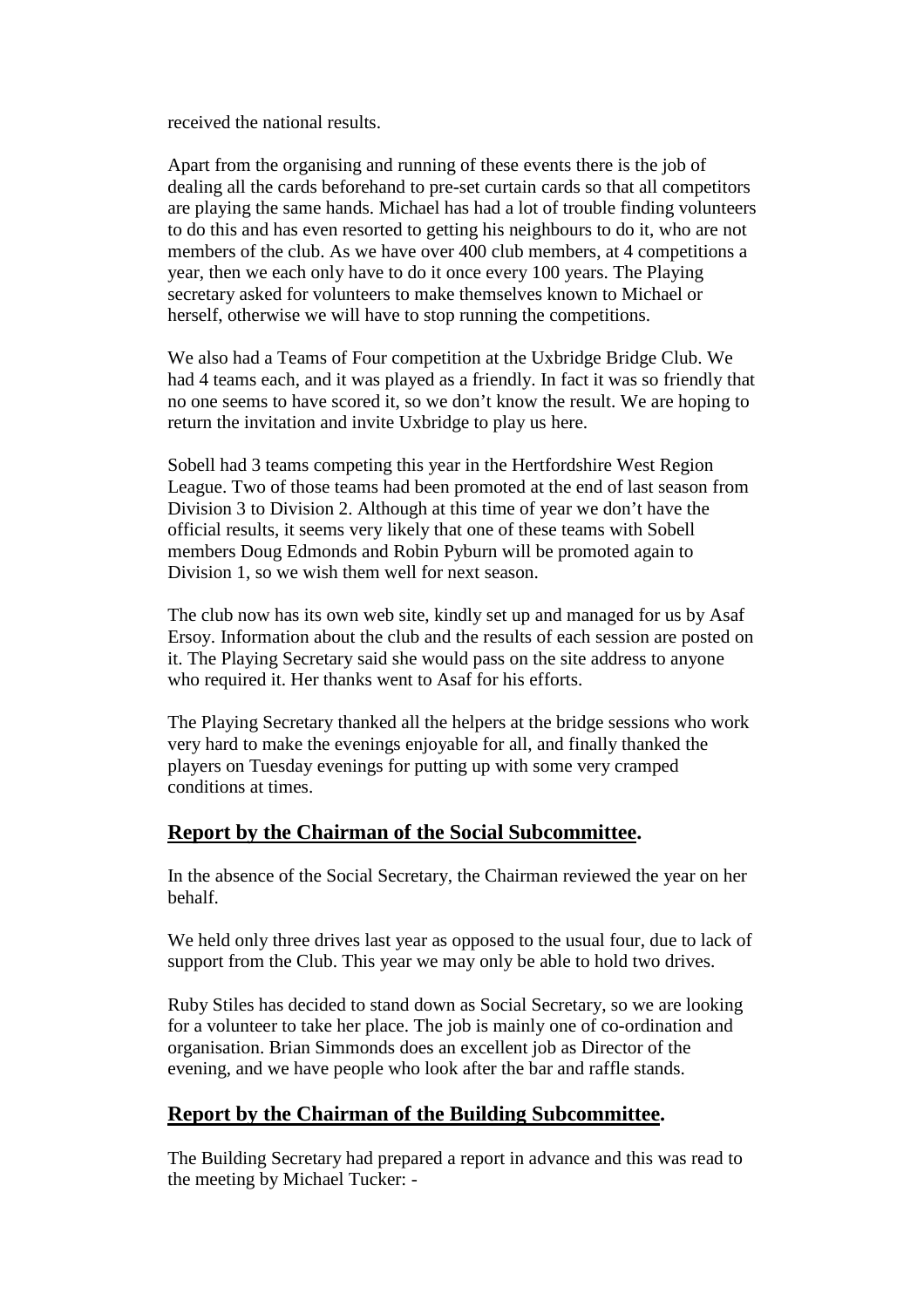"Family commitments in Houston prevent me attending this meeting, which is a pity because this report should inform members of our need to find a new venue for the bridge club. It is vital that we pursue this goal if we wish to continue to flourish and support the hospice.

The building committee met twice during the course of the past twelve months or so. Those meetings took place against a background of increasing but tolerable difficulties at the Annexe and the OB Hall. With this in mind discussion centered around the following options: -

a) continuing with the existing arrangements,

b) a new building alongside the hospice,

c) accommodation within existing buildings on the Mount Vernon site, and

d) new accommodation outside the Mount Vernon site in association with others.

I think that members of the bridge club are well aware of the difficulties with a) above and our view is that alternative arrangements with better facilities and security of tenure should be found. Option b) is no longer available to us, despite planning approval, given my informal discussions with hospice personnel who would strenuously oppose the construction of a new building alongside the hospice.

Option c) seemed to be viable earlier this reporting year but the various sites examined, including the nursery building by the main car park and the neuroengineering block, could not be progressed despite support from John Schorrtle, the Estates Director. The nursery building will be required for the storage of medical records and the very large neuro-engineering block does not meet the needs of the hospice with whom we might have shared accommodation. It would seem that the hospice is interested in the site - not the building - and I would imagine that the unsettled future of the Mount Vernon estate as a whole will have to be taken into consideration.

Towards the end of the year the building committee concentrated on option d); particularly in association with the Northwood Cricket Club (NCC) without ignoring other opportunities in the area. I have maintained informal links with the NCC over the past three years whilst the future tenure of the cricket ground was established. I am now informed that the freehold will pass to a trust set up by NCC to protect the site from commercial development. NCC in turn will have tenancy rights, which could also presumably include the bridge club. Trust arrangements are by their nature complicated and very careful consideration will be necessary. However no formal discussion has taken place to date between the clubs to discuss these and other important matters. Officers of both clubs, including respective chairmen and treasurers had an exploratory meeting in February which concluded that shared accommodation such as a combined bridge club/ cricket pavilion on the existing site was worthy of further consideration.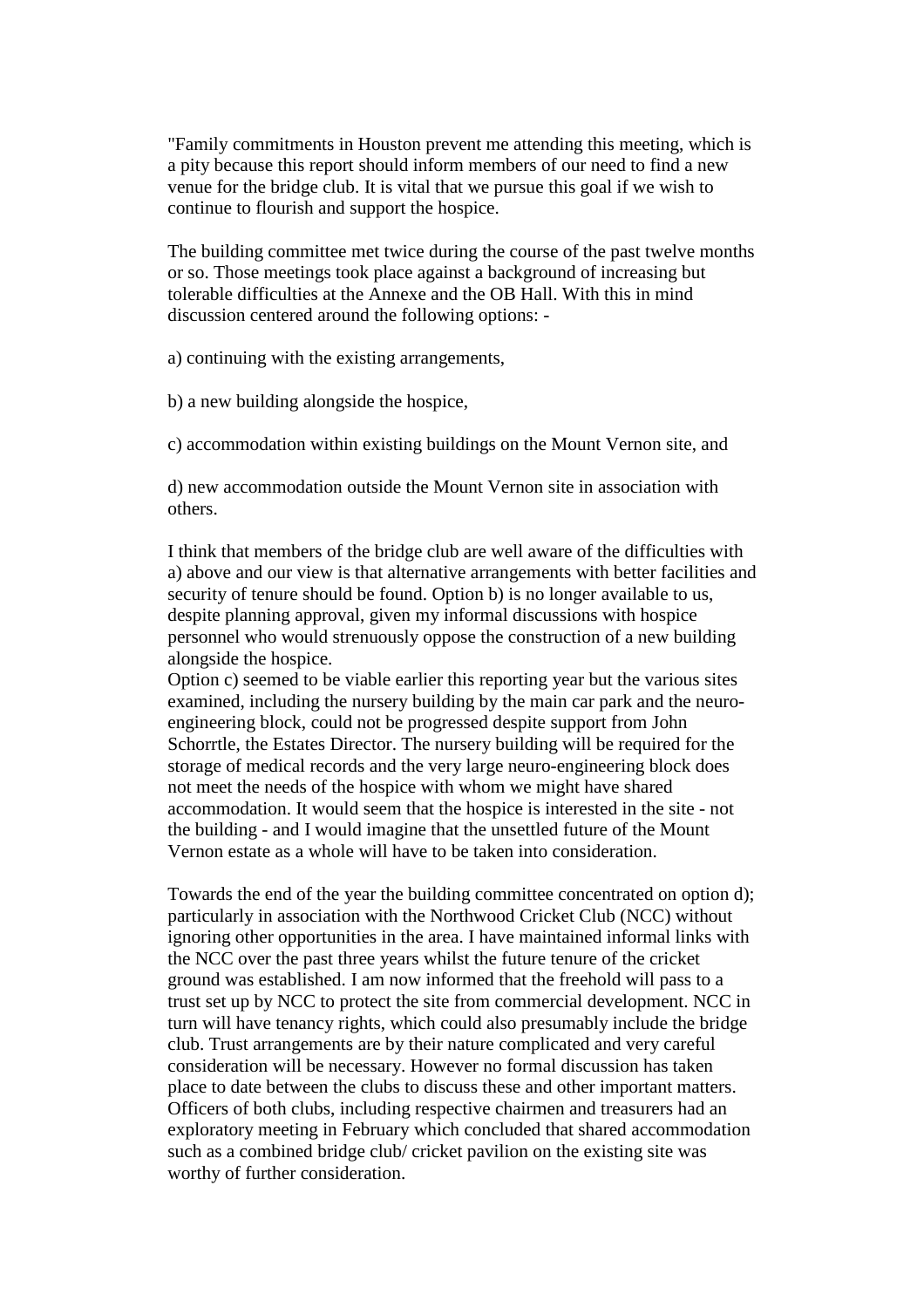The building subcommittee looked at this proposal in greater depth at its last meeting making the following recommendations for consideration by the committee and the bridge club as a whole: -

We should: -

a) urgently pursue the concept of shared accommodation with the NCC,

b) establish a small working group to achieve the best possible financial and legal terms for the bridge club, and

c) authorise the building committee to:-

i) continue to evolve, without prejudice, plans and a building programme for a combined NCC/Sobell Bridge Club building in conjunction with the NCC consulting the bridge club at significant stages, and ii) enter early discussion with the cricket club on ongoing maintenance and service costs and make recommendations.

I think that it will be self evident on reading the recommendations that the building committee recognised the substantial commitment that a project of this type requires and the need to safeguard the rights of members. Nevertheless there is a clear opportunity, if our best interests can be established, to safeguard the future of our club and our contribution to the hospice. With that in mind the outline discussion sketch attached to this report has been developed after informal discussion with the NCC chairman. If the project goes forward we will have access to all the upper floor with facilities for those who have difficulty with stairs. The main playing area will be sufficient for 36 tables with another 8 or so tables in the bar area for classes.

NCC is seeking an estimate of the cost, a rough idea at the moment suggest a cost around £400,000.

If the project is to go ahead you are invited to agree to the recommendations made in this report. With the support of the bridge club as a whole we can pursue our primary objectives - financial support for the hospice and secure accommodation for the future whatever is decided years hence for Mount Vernon as a whole - with sufficient playing area and other facilities available for our use at comparable times as at present.

This report would not be complete without my thanks to the sub-committee as a whole and to Maureen Bannatyne and Mervyn Mascarenhas in particular for joining the group and making significant contributions already. "

Following the report, the Chairman added that Northwood Cricket Club is on the site next to the Hospital, and have just purchased the freehold of the site.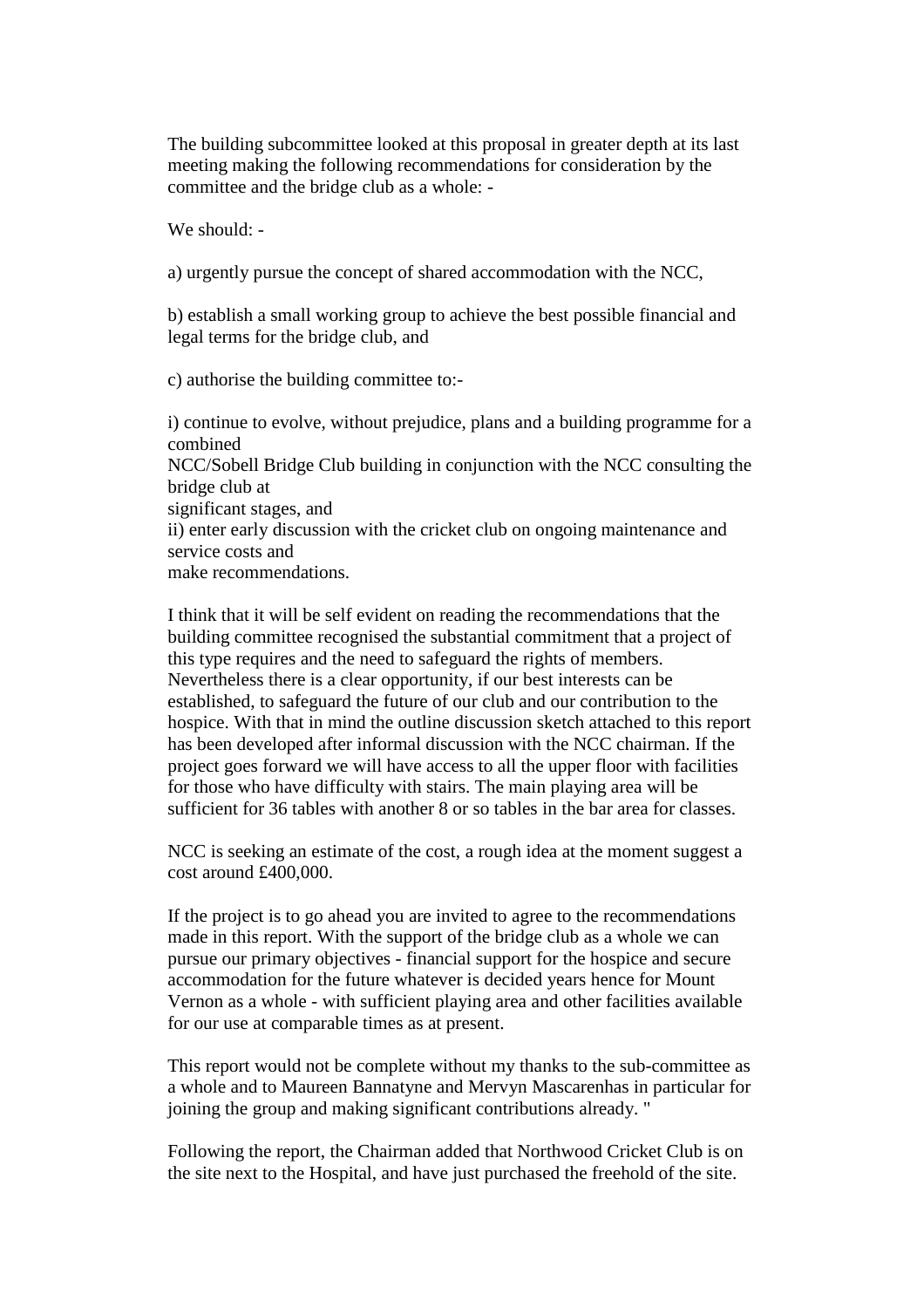Bill Hassey asked if we can afford the building, the Chairman responded that we do not yet know the cost, or what our share may be.

Isobel Williams asked if we went ahead, would we have our own rights to the building. The Chairman said yes, and cricket and bridge are reasonably compatible activities.

Rob Pyburn asked if the NCC intended to replace the current pavilion, the Chairman responded yes, the NCC want a new building.

Ethel Broughton asked about parking spaces, the Chairman responded that the current space would need to be improved.

Bill Hassey asked how we would finance the building. The Chairman said we do not yet know the costs yet. The Committee did not want to organise finances too much until we knew the feelings of the members.

Rob Pyburn asked if the fund money was potentially available. The Chairman said that the money is held by the Friends of Michael Sobell House.

Diana Walker, as Chairman of the Friends, explained the funds are held in a CAF account and can only be withdrawn by signatures of specified Committee members of the Friends of Michael Sobell House, and specified Committee members of the Sobell Bridge Club. Signatures of both organisations must be present. The account is 'in limbo', it is not shown in either the Friends or the Club accounts.

Diana Walker said that the current situation with the Hospice is that staffing costs are roughly £500,000 pa, covered by the Friends. The future of the Hospice is uncertain, it could be off-site, at the moment we are waiting for information.

The Chairman said it was the duty of the Committee to provide accommodation for the members. A permanent building will mean that we will be able to provide more support for the Friends in the longer-term.

Michael Melville commented that the Hospital site could change use, Diana Walker explained that the Mount Vernon site is mostly made up of gifts, most of them covenanted. It would take intervention by the Department of the Environment before any change of use could take place.

The Chairman summed up by stating that the information before the meeting was just currently about possibilities, the Committee has no definite proposal to make to the members at this time.

#### **Proposed Changes to the Constitution.**

The Chairman explained the background to the proposed changes. Initially, it was intended that the Club would have its own account where money could be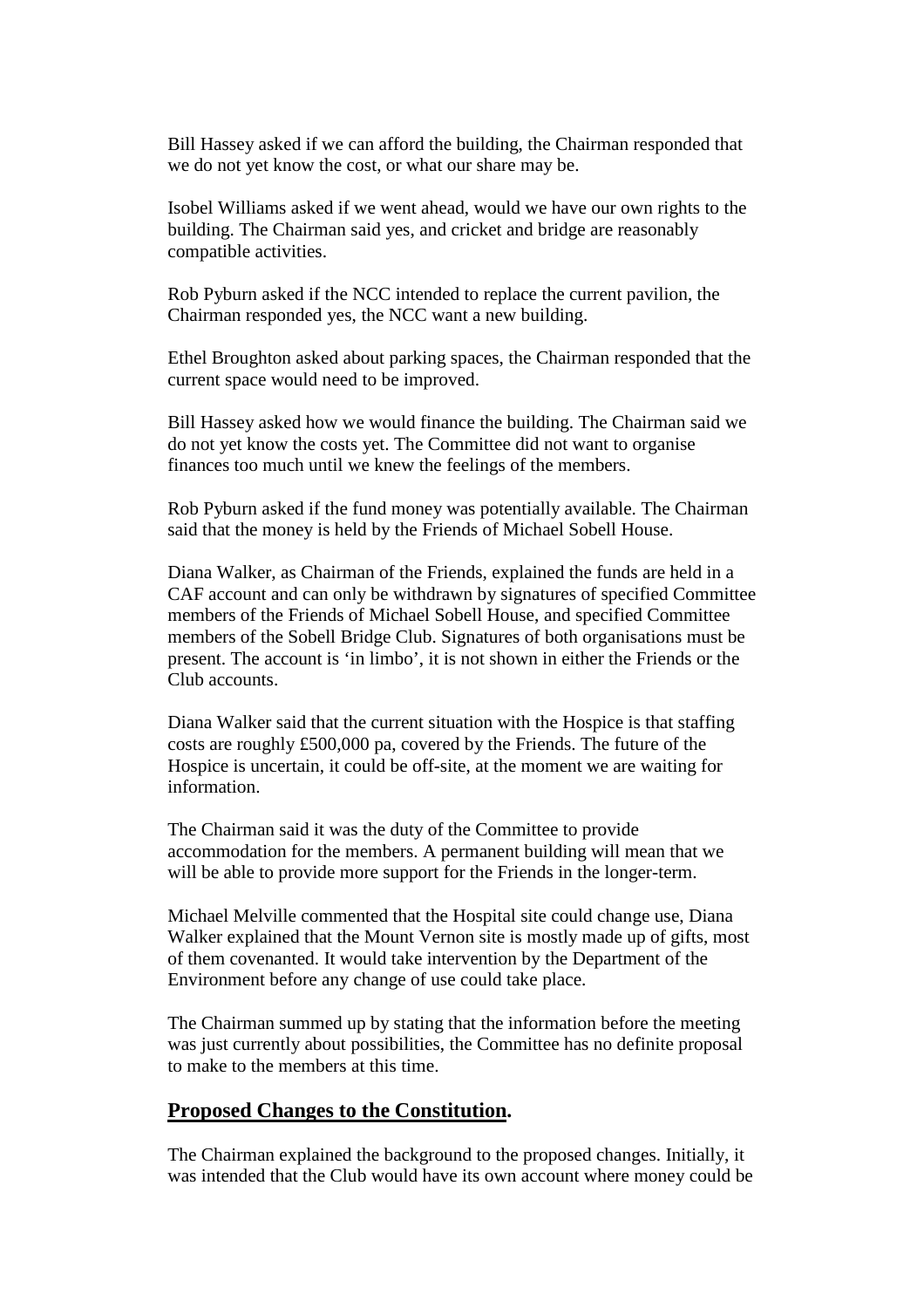put aside, but this was found to be impracticable, because we would end up paying tax.

The Secretary read out aloud each proposed amendment in turn. For the first amendment, John Francis suggested that the words 'at the end of the financial year' be inserted, to ensure that funds were not carried over the financial year end in the Club accounts. John Francis also advised that the words 'pay such monies into the Club bank account' be added to the second amendment, as a safety measure. The revised paragraphs became: -

Paragraph 3: Payments shall be made for the use of various premises. Funds, at the end of the financial year, surplus to these and the running and maintenance and development expenses of the Club shall be donated to the Friends of Michael Sobell House, Registered Charity No. 1079638.

Paragraph 10: The duties of the Honorary Treasurer are to collect all monies due to the Club, pay such monies into the Club bank account settle all accounts and keep a record of such transactions. A bank account will be maintained in the name of the Club, withdrawals from which will require the signatures of two of the officers of the Club or their authorised deputies whose signatures will be registered at the bank. Duly audited accounts will be prepared annually for approval at the AGM. The financial year shall run from 1 April to 31 March the following year.

The changes were proposed by Ethel Broughton, seconded by Brian Simmonds, and agreed nem con.

### **Election of Committee Members.**

The Chairman said that Ruby Stiles was standing down as Social Secretary, and we still had no replacement for Len Turner who retired as Liaison Officer last year. In addition, we need a Newsletter editor. The remaining existing Committee members will stand again if elected.

There being no competition for any committee places, the existing members were re-elected en-bloc, proposed by Brian Simmonds, seconded by Bill Hassey.

The Chairman commented on the need to fill the remaining places and asked again for volunteers from those present. He described the work of the Social Secretary as a co-coordinating job, recruiting volunteers to do various jobs. If we get no one to come forward, we will not be able to run the Bridge Drives any more. These Drives give a lot of pleasure to people outside the Club.

Brian Simmonds commented that the Drives were a lot easier to set up these days, with the Salmon meals being bought in.

Ethel Broughton suggested we ask for volunteers at the playing sessions.

John Francis volunteered to act as Newsletter Editor.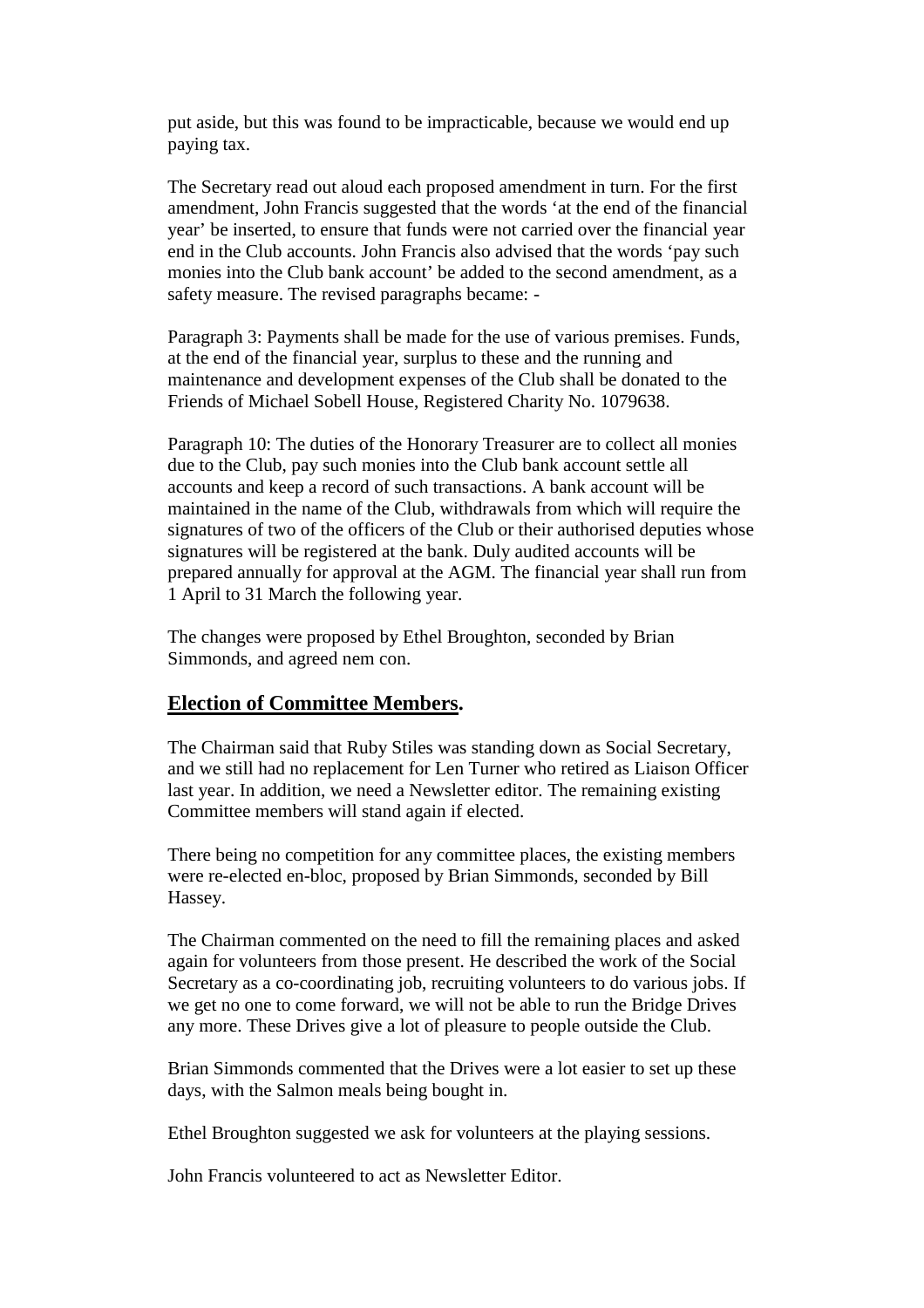The Secretary commented that although Len Turner had retired as Liaison Officer, he still acted as our intermediary with the Hospital Authorities, and deserved our thanks for doing so.

# **Election of Honorary Auditor.**

Brian Simmonds said he was willing to continue as Auditor, Gerald Williams proposed that he be re-appointed, Michael Melville seconded.

# **Any Other Formal Business.**

Michael Melville commented, regarding the Secretary's request for volunteer Tournament Directors, that two people were due to go on the first training course. The Secretary responded that he was aware of this; the people concerned were Michael Melville himself and Jacquie North. Both did other work for the Club; the Secretary had been hoping that some new people would come forward.

Christine Ross asked that copies of the minutes of the AGM and the Agenda be sent to all members three weeks prior to the AGM. The Treasurer responded that the cost to the Club would be significant, and the Chairman stated that as we are not a Charity or a formal business, there is no legal requirement to do so.

The formal meeting closed at 7.00 p.m., and was followed by the presentation of Championship Prizes:

President's Trophy:

1<sup>st</sup> Andrew Pullin and Michael Melville

2<sup>nd</sup> Colin Thomas and Eddie O'Sullivan

Ethel Broughton presented the President's Trophy to Michael Melville

L and R Trophy:

1<sup>st</sup> Brian Simmonds and Michael Melville

2<sup>nd</sup> Joan Prior and Stan Nicholls

Jennifer Hay presented the L and R Trophy to Brian Simmonds and Michael Melville, and the second place shields to Stan Nicholls.

The trophy for the Friday afternoon competition: